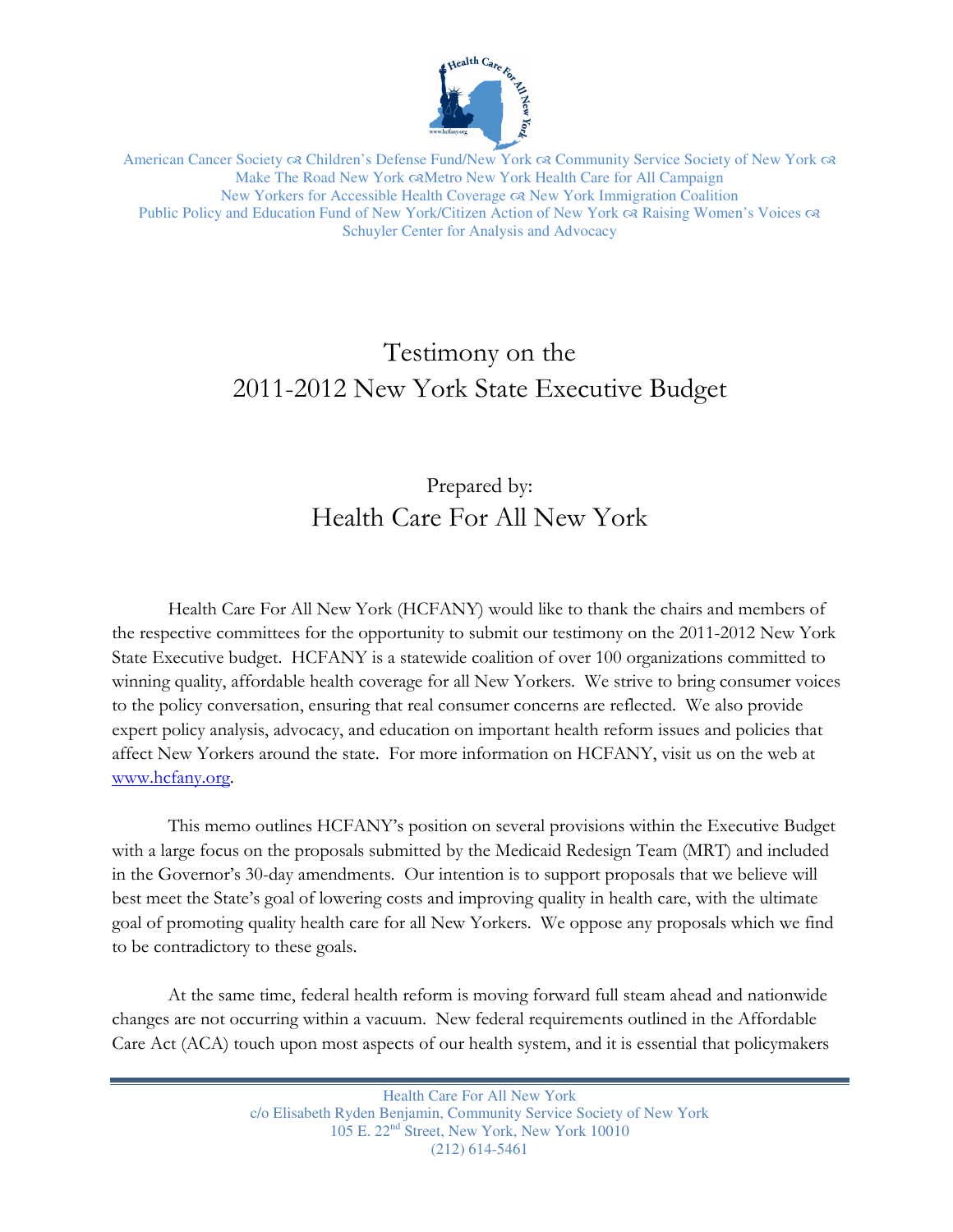

remain cognizant of these when reforming our state programs to ensure that New York is adequately positioned for a smooth transition to 2014.

 Lastly, we urge the Legislature to remember the vulnerable members of our society who will be most affected by proposed changes. While many cuts to Medicaid may cut numbers from our state deficit, unless they are carefully crafted they may also cut off valuable health services to those who need it most.

#### Medicaid Redesign Proposals

 Before delving into the package of proposals approved by the MRT, we would like to take a brief moment to comment on the redesign process itself. HCFANY applauds the efforts put in by Commissioner Shah and the Department of Health to publicize the meetings, presentations, and hearing proceedings. We believe that the use of streaming media and web-forms likely encouraged greater participation from the public.

However, we were disappointed to find that only one consumer advocate was offered a seat on the MRT. We urge the administration to include a more diverse group of stakeholders in future health proceedings. Further we urge the administration to ensure such proceedings are afforded adequate time to offer and receive comments from the public and to afford adequate time for deliberations before voting on any final proposals.

 With respect to the substantive provisions of the package of reforms passed, we are pleased to see that several proposals supported by HCFANY were included in the package of reforms passed. We oppose several other proposals that would seriously undermine the access of many low-income New Yorkers to affordable, quality health care services.

#### HCFANY Opposes #15 – Comprehensive Fee-for-Service Pharmacy Reform

This proposal includes limiting opioid prescriptions – which play a significant role in pain management – to four prescriptions every thirty days for Medicaid beneficiaries. It would also eliminate the Medicaid wrap for Medicare Part D, thus removing the State's safety-net coverage for people with serious, chronic diseases. HCFANY opposes these measures as they will unwisely reduce or eliminate benefits that assist individuals to remain in optimal health and thereby to avoid developing more acute and costly conditions that will, in the long run, increase Medicaid expenditures.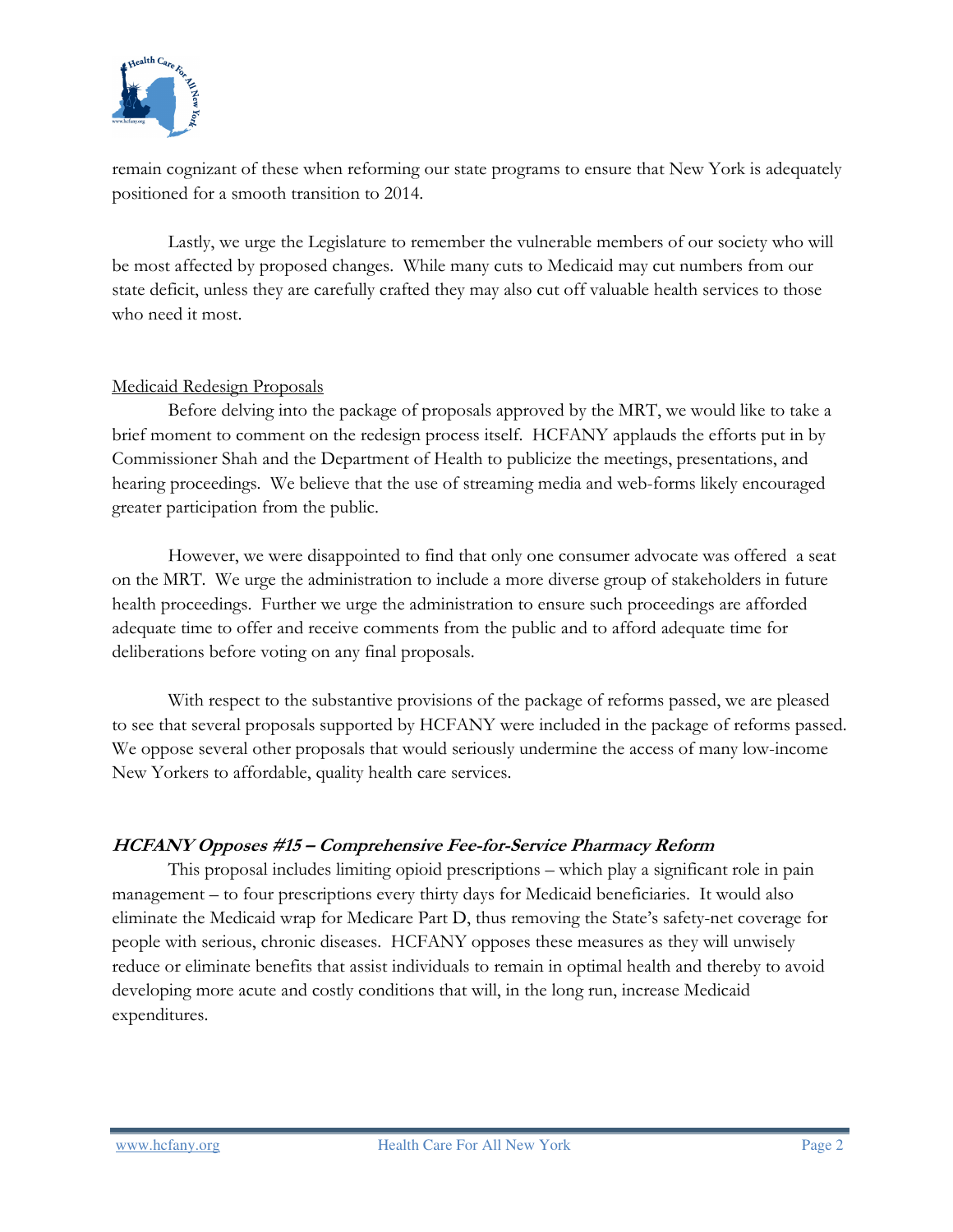

### HCFANY Opposes #17 – Reduce Fee-for-Service Dental Payment on Select Procedures

This proposal will reduce Medicaid payments to dental care providers outside of managed care. HCFANY opposes this proposal as it will potentially lower access to fee-for-service dental services for Medicaid enrollees. Untreated dental conditions in turn can exacerbate other chronic or disabling health conditions, posing a threat to the quality of life for fee-for-service enrollees and increasing program spending in the long run.

### HCFANY Opposes #18 – Eliminate Spousal Refusal

 Rather than eliminate the spousal refusal provision outright, HCFANY would instead prefer that this provision be targeted to low-income families. For example, the program could meet the dual objectives of securing budgetary savings and yet still offer desperately needed care to lowincome families by restricting it to spouses whose income and assets fall within the spousal impoverishment limits for nursing home care (\$2,739 income allowance and \$74,820 in resources or half of the joint resources up to \$109,560, using the same rules that apply in that setting). The same standard should apply for any cases of parental refusal.

 These individuals would be fully eligible for Medicaid without a spousal contribution if admitted into a nursing home, so there would be no real cost to continuation of a spousal refusal provision for them. Further, letting the refusing spouse keep the savings up to the impoverishment levels will reduce the likelihood that they will need Medicaid in the future.

This change would respond to CMS' concerns by making spousal refusal unavailable to people whose spouses have substantial assets and income, and would remove the burden from counties having to take legal action against individuals with substantial means. New York City and several other counties already use this standard informally when determining which cases to pursue legally.

A hardship exception should continue to apply for cases where the spouse truly refuses to contribute or document his or her assets. This would protect infirm spouses in potential domestic violence and abuse or neglect situations where, though a couple may live together, only one controls money and finances. For this exception, a statement would be required substantiating efforts to secure the information or support, or facts showing fear of abuse or retaliation. This would be submitted either by the individual applying for Medicaid, or by someone acting on his or her behalf.

### HCFANY Opposes #30 – Align Payment for Prescription Footwear with Medical Necessity

This proposal would place new restrictions in Medicaid coverage for certain orthotics. We oppose this proposal as it will significantly reduce access to quality orthotics for low-income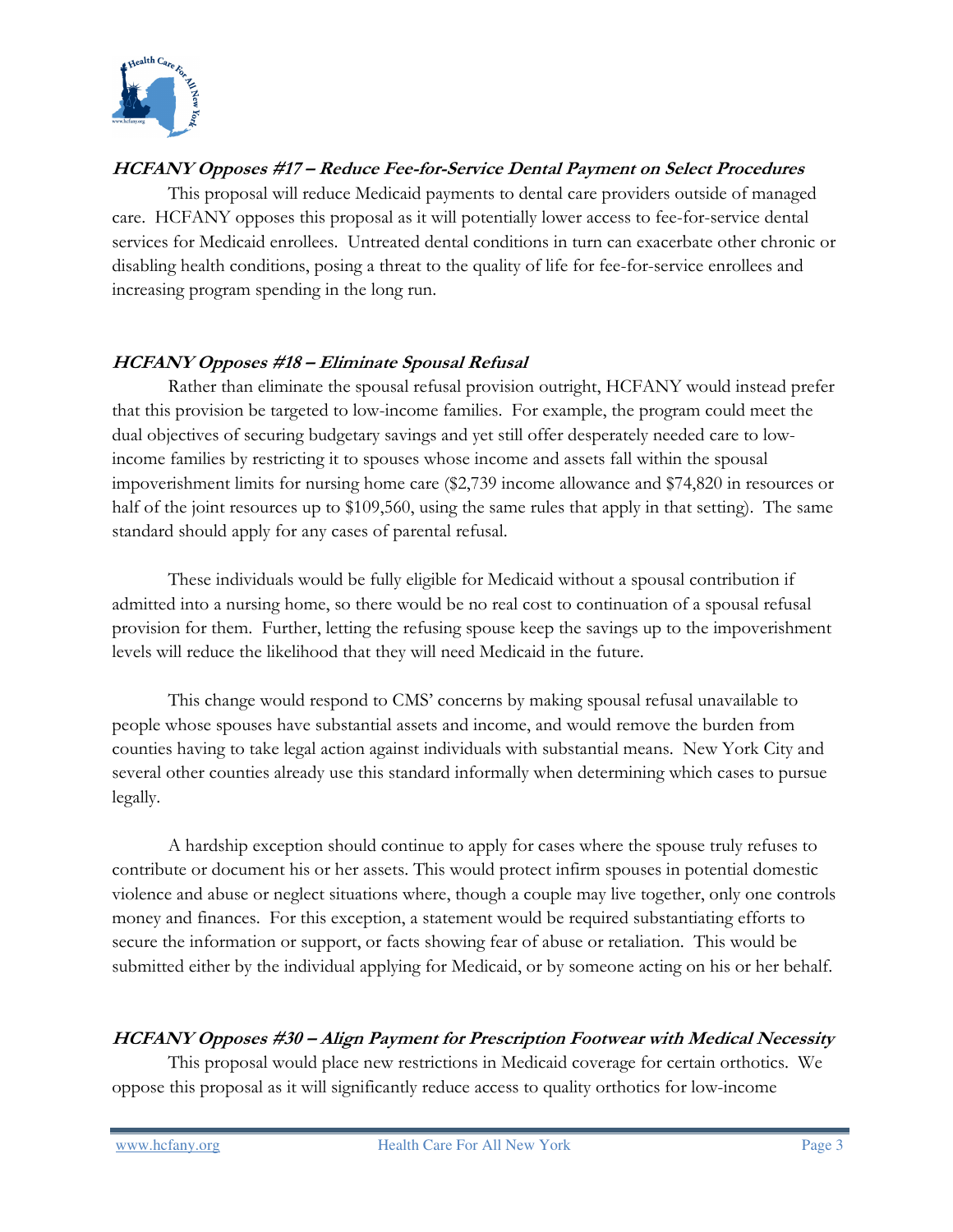

beneficiaries who may not be able to afford to purchase necessary footwear in retail stores. Appropriately fitted shoes are an important factor in maintaining ambulation and foot health and can prevent further costly complications.

# HCFANY Opposes Proposal #34 – Establish Utilization Limits for PT, OT, and Speech Therapy/Pathology

This proposal will create utilization limits be set to a maximum of 20 visits in a 12 month period for physical therapy, occupational therapy, and speech-language pathology for enrollees over 21. New York's Medicaid program presently covers these rehabilitation services with no utilization limits. We believe that setting arbitrary limits on these essential services will prevent many enrollees with injuries or disabilities from receiving the adequate treatments necessary to the improvement of their health and well-being, and will result in greater expenditures over time.

### HCFANY Supports Proposal #41 – Establish the Public Health Services Corps

This proposal would provide funded positions for health professionals in exchange for a twoyear commitment in underserved communities such as rural health clinics, public health department clinics, community health centers, hospital affiliated primary care practices, managed care networks and prisons. This would increase access to care by making a large pool of diverse healthcare professionals available with a commitment to addressing needs in areas that lack essential health care services, and also improve workforce diversity in those areas. HCFANY strongly supports this proposal which will target state funding to workforce development in a manner that reflects the needs of diverse communities.

### HCFANY Supports Proposal #55 – Increase Coverage of Tobacco Cessation Counseling

The smoking rate among Medicaid clients is double that of the privately insured, and it is estimated that expanding existing tobacco cessation counseling coverage in Medicaid to include all beneficiaries (not only pregnant women) will result in an return on investment of \$2 for every \$1 spent within the first 2.5 years alone. HCFANY views this proposal as a public health win because it is designed to save money by keeping people healthy.

## HCFANY Opposes #104 – Increase Enrollee Copayment Amounts for Medicaid Fee-for-Service and Family Health Plus; Require Copayments for Child Health Plus

Research shows that higher co-pays make it harder for low-income patients to get access to needed medical care or prescription drugs, which can result in poorer health and a greater need for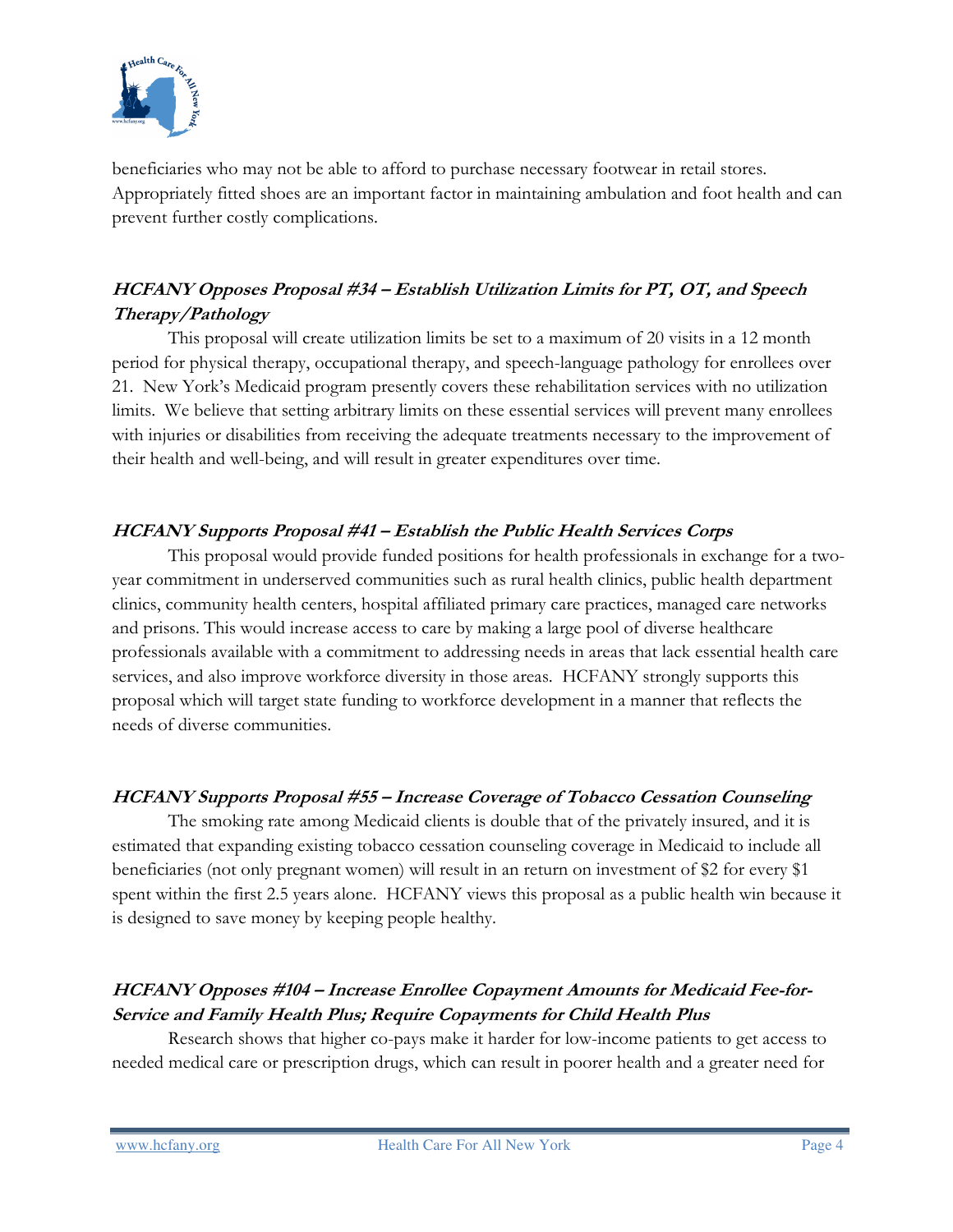

higher-cost services and emergency care.<sup>1</sup> A recent statewide survey in New York also found that of people earning less than 200% of the Federal Poverty Level, nearly a third (31%) reported having no savings to fall back on when faced with unexpected costs.<sup>2</sup>

 Increasing co-pays for this population is not likely to save enough money to justify putting low-income New Yorkers who are chronically ill and already cash-strapped at greater risk for poorer health outcomes.

#### HCFANY Opposes #131 – Reform Medical Malpractice and Patient Safety

This proposal would establish a neurologically impaired infant medical indemnity fund and place a cap on the amount that can be awarded in medical, dental, and podiatric malpractice for pain and suffering. HCFANY urges the state to explore other ways to lower medical malpractice premiums than depriving consumers who have been victims of malpractice of the right to be compensated for their non-economic damages.

### HCFANY Supports #133 – Administrative Renewal for Aged and Permanently Disabled

 Allowing otherwise eligible Medicaid recipients with fixed incomes to renew their health coverage administratively would reduce the burden of annual renewal for individuals who have little or no change in income from year to year. A study by the Community Service Society of New York has documented that our current renewal system has a disparate impact on African American Medicaid beneficiaries, who are significantly less likely to successfully renew than their counterparts of other races and ethnicities.<sup>3</sup> This report recommends adopting administrative renewal and biannual renewal to reduce "churning" in the program for all beneficiaries. Automating this process would also relieve some of the administrative burden on the State by negating the need to process forms annually for this population, which would result in cost savings.

### HCFANY Supports #134 – Audit Cost Reports (rather than certification)

This proposal would replace the current requirement that hospitals' Institutional Cost Reports (ICRs) be certified by a certified public accountant prior to submission with a new process under which the Department of Health would contract with independent certified public accounting firms to conduct annual field and desk audits of hospitals' ICRs. The Executive Budget would authorize

 $\overline{a}$ 

<sup>&</sup>lt;sup>1</sup> Ku, Leighton and V. Wachino, "The Effect of Increased Cost-sharing in Medicaid: A Summary of Research Findings," Center for Budget and Policy Priorities, July 2005. See also, Goodell, S. and K. Swartz, "Cost-Sharing: Effect on Spending and Outcomes," Robert Wood Johnson Foundation, December 2010.

<sup>2</sup> Community Service Society, Statewide Health Reform Poll, November 2007.

<sup>3</sup> Benjamin, E. and A. Garza, "Promoting Equity & Coverage in New York's Public Insurance Programs," Community Service Society, May 2009.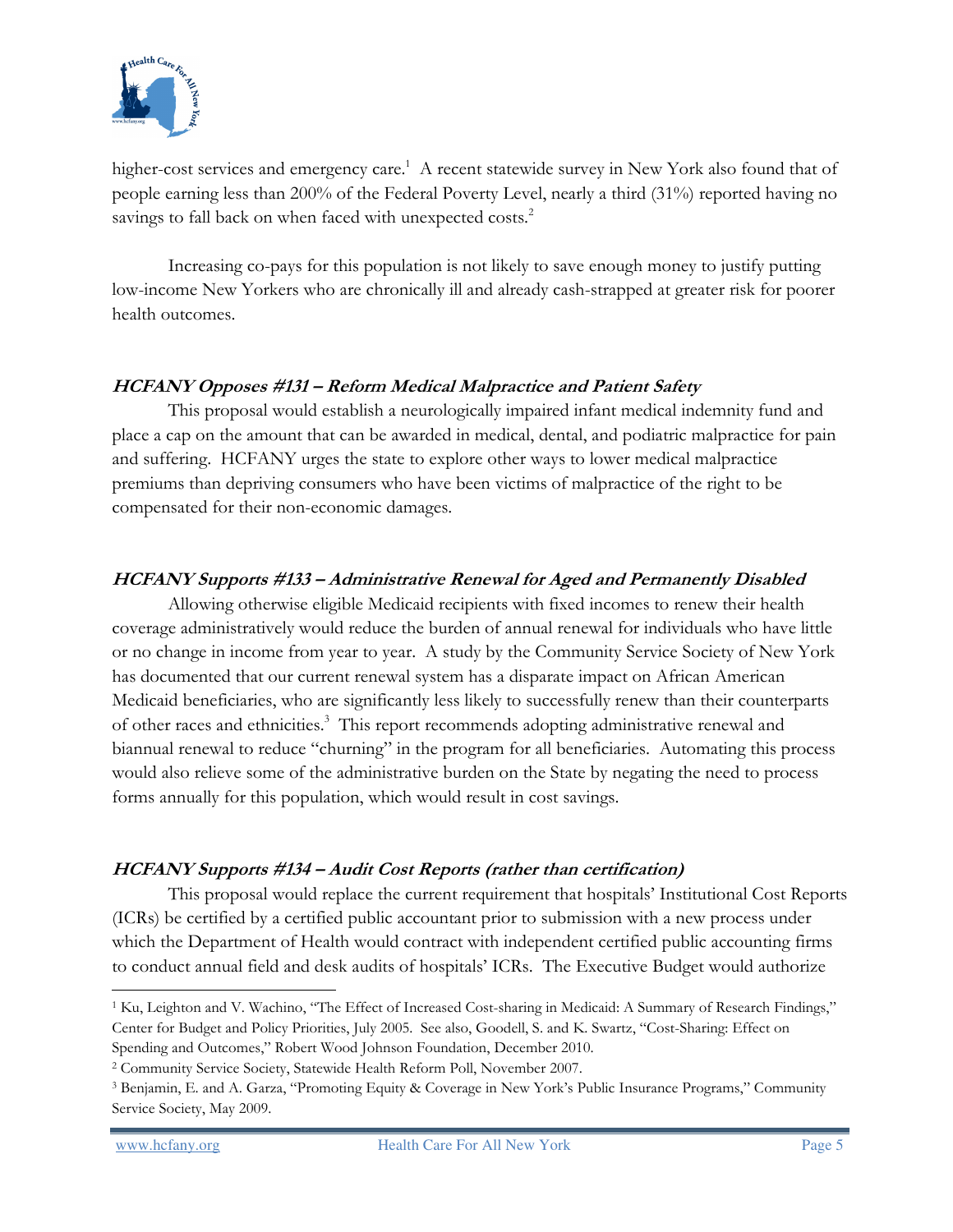

the Commissioner of Health to issue regulations imposing a fee on hospitals to cover the costs of this new system. (Part H § 36). This proposal would also increase transparency and accountability in distribution of Disproportionate Share Hospital (DSH) funding, better positioning New York for continued eligibility for federal DSH funds.

#### HCFANY Supports #137 – Disregard Retirement Assets Such as 401K Plans for MBI-WPD

 Disregarding retirement assets in the Medicaid Buy-in Program for Working People with Disabilities will allow disabled individuals who are working to accumulate modest savings for retirement and retain their eligibility for the Medicaid Buy-in program. This will significantly increase access to the workforce for New Yorkers with disabilities, and will likely increase access to affordable health care within this population by opening up eligibility to a wider demographic.

### HCFANY Supports #150 – Develop an Automated Exchange/Medicaid Eligibility System

HCFANY strongly supports this proposal as the most important provision in the redesign package. Moving away from a manual system for determining Medicaid eligibility will best position our state for a smooth transition to the federal health reform changes which will go into effect in 2014. The ACA requires an automated system to be in place by mid-2013, and New York was one of seven states awarded an Early Innovator Grant for federal funding to support state development of this proposal. Under the grant, New York must develop a Medicaid/Exchange system within two years to serve as a model for other states.

New Yorkers need the state to develop a strong, consumer-friendly Exchange that will connect people to quality, affordable health care. Moving from a manual to automated eligibility determination and verification system would jump-start New York in this process and maximize the potential for system efficiency by reducing turnaround time for enrollment, reducing staff hours needed to process forms and make eligibility determinations, and reducing administrative errors.

# HCFANY Urges Caution Regarding Proposal # 243 – Accountable Care Organizations (ACOS)

 HCFANY has reservations regarding Accountable Care Organizations (243). The promise of ACOs – to improve health status while controlling cost – can only be realized if consumers in ACOs are afforded all the protections of consumers in regulated managed care plans, and if the ACOs only are permitted to bear risk to the extent that they are regulated as insurers of comparable size would be. We believe this proposal needs to be thoughtfully addressed through stand-alone legislation.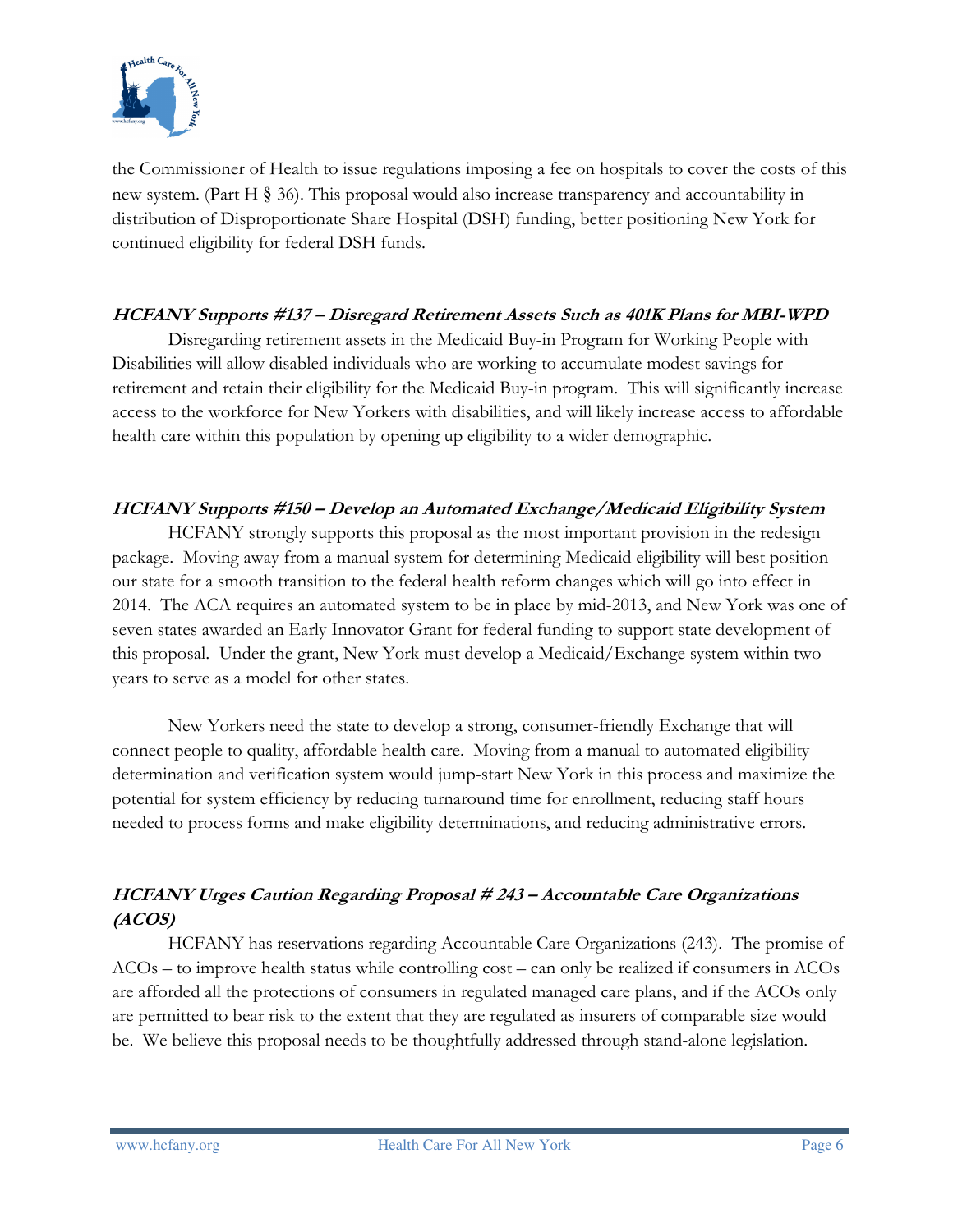

## HCFANY Supports #990 – Adjust Reimbursement Rates to Support Efforts to Address Health Disparities

 HCFANY strongly supports this proposal to explore the establishment of reimbursement rates to support provider efforts to offer culturally competent care and undertake measures to address health disparities based on race, ethnicity, gender, age, disability, sexual orientation, and gender expression. In New York's public insurance programs, African-Americans experience statistically significantly worse health outcomes than other racial and ethnic groups on 10 out of 12 quality measures.<sup>4</sup> However, there are currently no efforts in place to address this disparity within the public insurance system. Similar disparities exist based on other factors, such as gender, age, disability, sexual orientation, and gender expression, though without adequate data collection and reporting it is difficult to tell how each is played out in the realm of New York's public insurance programs.

The State currently rewards plans for improving overall health outcomes as a component of its pay-for-performance Quality Improvement Program, which has resulted in a significant boost in quality benchmark scores for public insurance enrollees. A similar initiative at the provider level which involved reimbursement rates could potentially bring similar results if implemented in a standardized manner for targeted populations.

Likewise, HCFANY fully backs the provision within this proposal to support provider efforts to provide culturally competent care by providing adequate reimbursement for interpretation and translation services to patients with limited English proficiency. Reimbursement for these muchneeded services will result in better access to care and increased understanding of conditions and related treatment plans, which could lead to better health outcomes and a reduction in hospitalizations.

## HCFANY Supports #1029 – Implement Several Enrollment and Retention Simplification **Initiatives**

This proposal contains several simplification provisions which HCFANY supports. Namely, pursuing federal approval for two-year renewal periods, developing a short-term method for data transfer between health plans and counties for use while the state transitions to consolidation, allowing for outreach to certain populations based on data matching (such as on tax forms), eliminating the need to present original supporting documents as part of eligibility determination, and allowing administrative renewal for MSP enrollees.

 $\overline{a}$ 4 Benjamin, E. and A. Garza, "Promoting Equity and Quality in New York's Public Insurance Programs," Community Service Society, May 2009.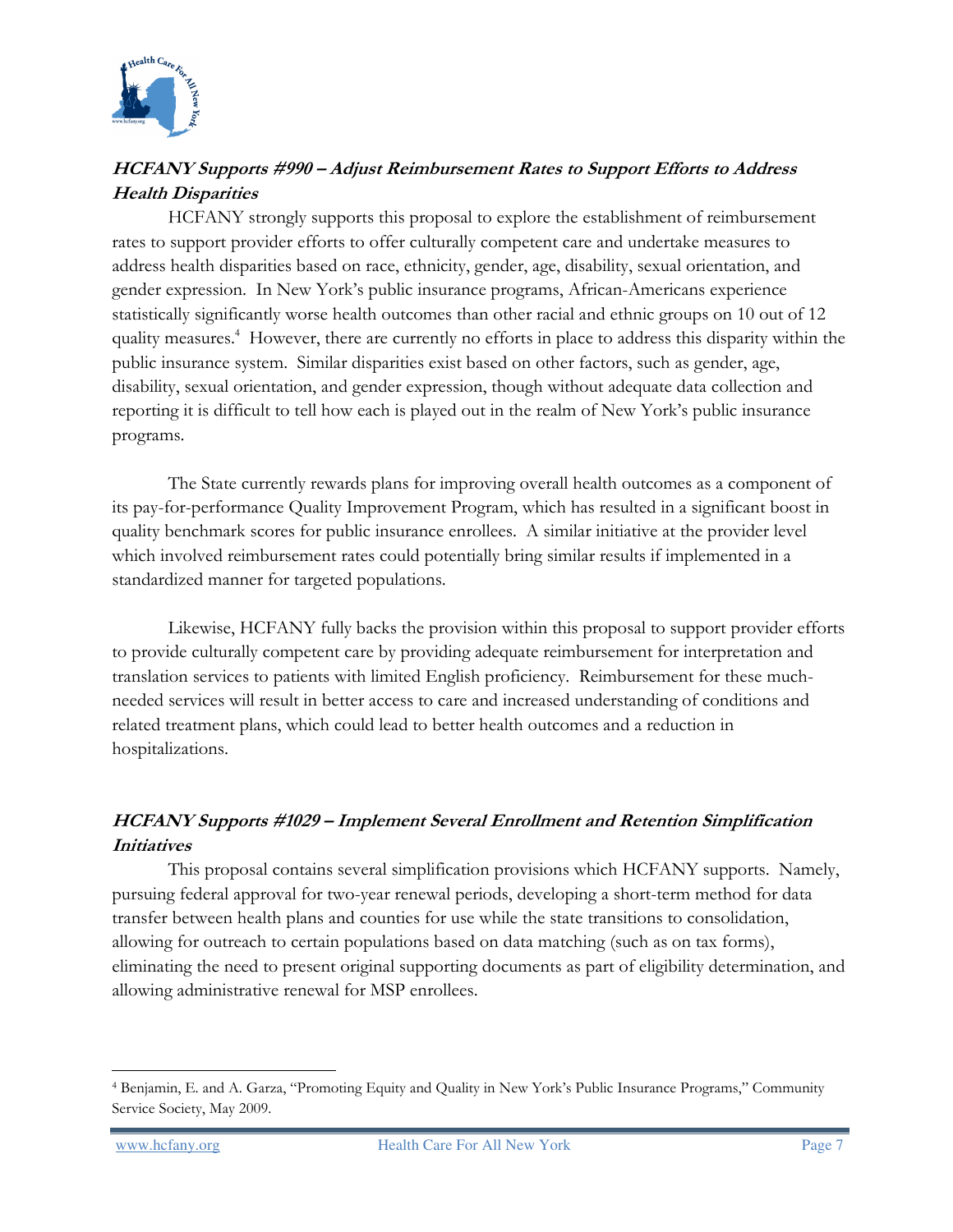

These provisions, when taken in bulk, would remove bureaucratic obstacles to enrollment, reduce disruptions in health care for public insurance enrollees, roughly halve the costs and administrative burden of re-enrolling those who have been involuntarily disenrolled, and better help capture the estimated more than one million uninsured New Yorkers who are eligible for public health insurance programs, but not enrolled. Moreover, these measures will firmly position New York on a sound footing towards the successful implementation of federal health reform.

### HCFANY Urges Caution Regarding Proposal #1434 – Convert a portion of Family Planning grants to Medicaid rate reimbursement

The shift of \$10 million from the family planning grant to the Medicaid program presents unique opportunities and real challenges. We urge the Department of Health to work in concert with family planning providers to ensure this transition does not inadvertently reduce access to these cost effective, critical health care services.

### HCFANY Supports #4648 – Family Planning Benefit Program as a State Plan Service

HCFANY believes that every New Yorker deserves access to quality, affordable health coverage regardless of immigration status. This provision would expand eligibility for the Family Planning Benefit Program to undocumented immigrants, and auto-enroll post-partum pregnant women into the program, thus removing obstacles to reproductive health services for thousands of women in New York.

### HCFANY Opposes #4651 – Global Spending Cap on Medicaid Expenditures

This proposal would instate a flat 4% cap on the year-to-year growth of the state's share of Medicaid spending. Should spending exceed this cap, the Commissioner of Health would be authorized to develop a Medicaid savings allocation plan to reduce spending and maintain the prescribed growth rate. HCFANY strongly opposes this proposal on the basis that a failure to maintain spending within this cap would give the Commissioner of Health unprecedented authority to reduce Medicaid spending, unilaterally if necessary. Instead, it is our position that any further changes to the Medicaid program must be attained through an open legislative process.

### HCFANY Strongly Opposes #4652 – Reform Personal Care Services Program in NYC

 Eliminating Level 1 personal care services and limiting personal care to those not eligible for nursing homes will remove necessary supports from those who need it most, and will speed up deterioration of abilities. In the long run, costs will increase as consumers deprived of personal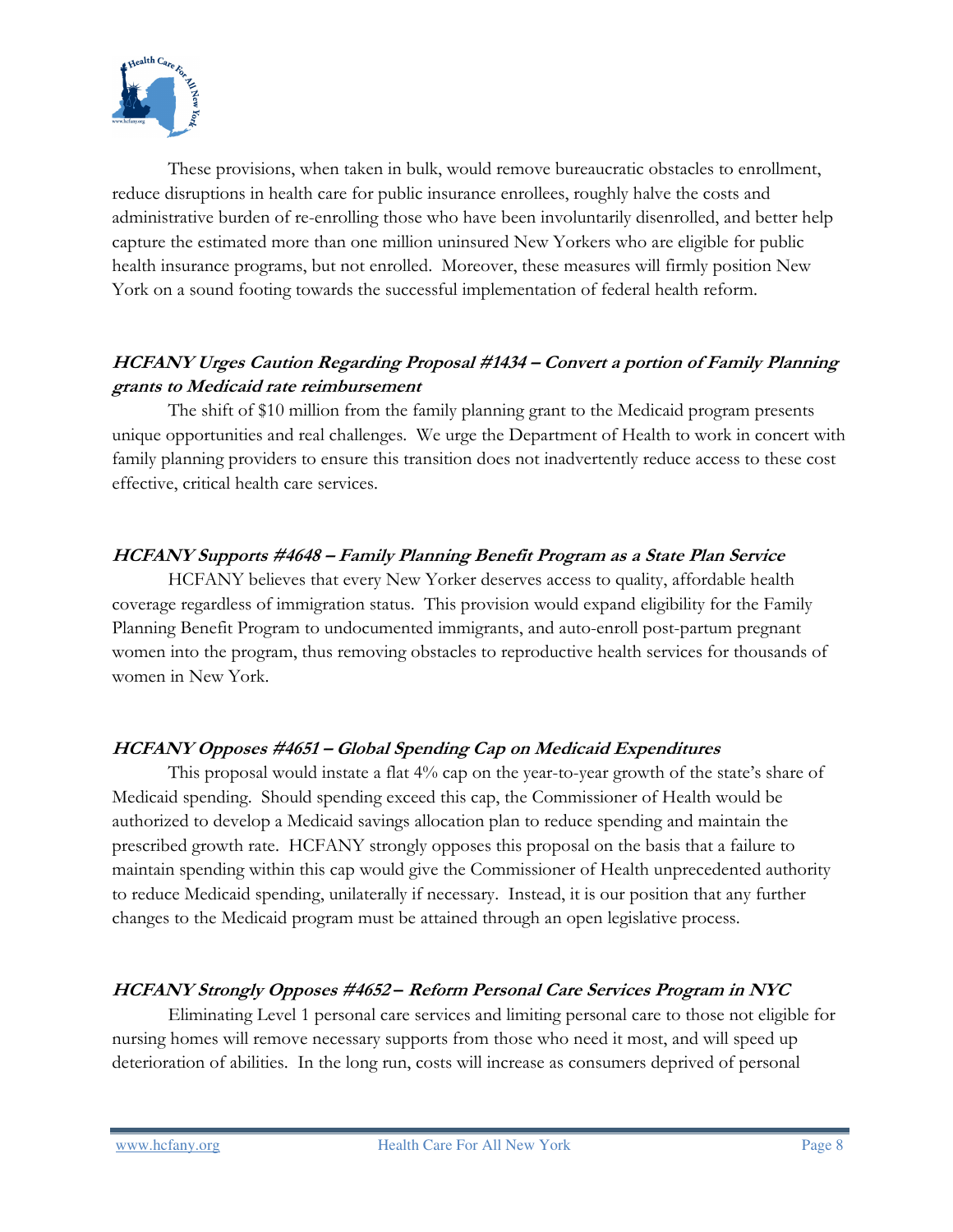

services experience deterioration in health status and require more skilled care as a result. Further, this proposal would violate the *Olmstead* decision.

 We hope that instead of this drastic and damaging cut, the State will consider alternative routes to lower costs in this area. Enabling more consumers to move out of nursing homes and into the community will reduce costs. Long Term Care Assessment Centers should be given a chance to identify over-authorizations. In addition, the Department of Health is also said to be implementing a Uniform Assessment Tool in the near future, which will simplify the assessment process.

#### Proposals Removed from the MRT Package

# HCFANY Strongly Urges Reconsideration of Proposal #66 – Revise the Indigent Care Pool Distributions to Align with Federal Reform [Deemed to be "Not Reform"]

HCFANY strongly supports the transition to an indigent care methodology for voluntary hospitals that is 100% based on losses due to care delivered to uninsured and Medicaid patients, and hopes that this proposal will be reconsidered. Further, we support a methodology which uses uninsured units of services priced at the Medicaid rate as a means of distributing indigent care pool funds. This methodology should allow for a higher coverage ratio for hospitals serving high levels of Medicaid patients.

This proposal will also ensure that New York is in compliance with federal health reform legislation regarding DSH payments. And, while it will no longer allow hospitals to factor bad debts due to unpaid co-pays or deductibles into their funding allocations, it will create a new incentive for hospitals to promote their respective financial assistance programs, and further reduce barriers to access for these programs.

### Other Health Budget Proposals

### HCFANY Opposes Elimination of the Office of Minority Health (OMH)

The Executive Budget proposes to entirely eliminate dedicated funding for the current OMH and to distribute those resources into a Local Competitive Grant Program, with a dramatically reduced funding pool.

 New York State is one of the most racially and ethnically diverse states in the nation. Despite significant overall health spending and extensive public health coverage, New York has not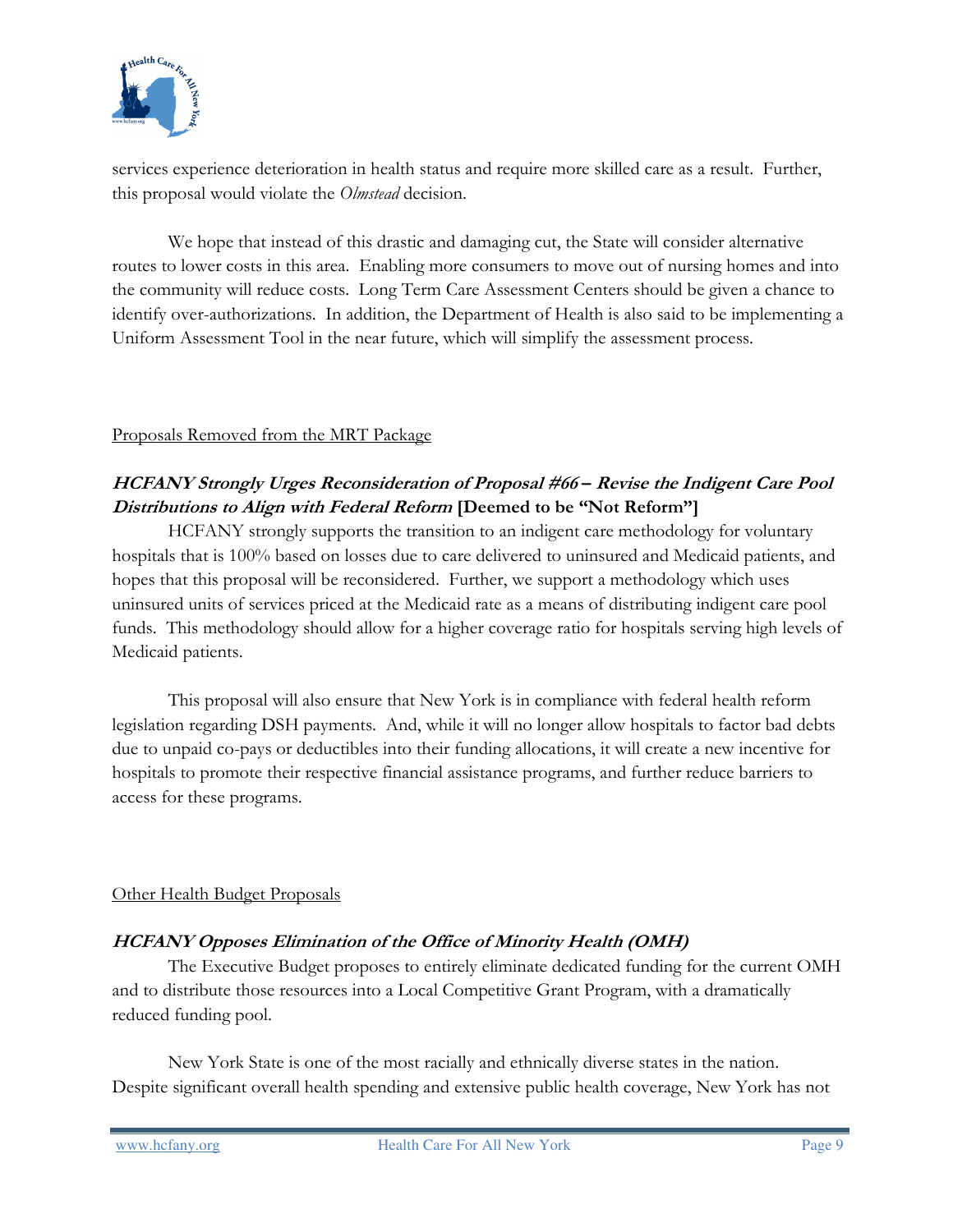

been able to achieve a high-performing health care system and disparities in health persist. HCFANY believes that eliminating a dedicated office with a formal commitment to the redress of health inequities is clearly a step in the wrong direction. Instead, we urge the Administration to review, reorganize and strengthen this office so that the issue of health equity is infused throughout the programs of the Department in a serious manner to squarely address the significant issue of health disparities in New York State.

 Lumping OMH funding into a Local Competitive Grant Program literally and symbolically removes any explicit focus on and attention to the role of social disadvantage in health care access and health status in New York. It risks redistributing funds targeted for vulnerable and socially disadvantaged populations towards programs that are intended to address public health concerns of more advantaged social groups. In addition, the proposed reduction in the State's commitment to health equity runs contrary to the principles laid out in federal health reform.

The ACA has provisions specifically designed to enable, if not require, states to aggressively address issues of health disparities based on race, ethnicity, primary language, gender, and disability status (here in New York, sexual orientation and gender expression would need to be added to these categories). Specifically, it seeks to: (1) improve data collection on health care disparities; (2) assure appropriate language access and cultural competency; (3) expand workforce diversity; (3) increase access to affordable health coverage for low-to moderate income people; and (4)support and expand community health centers and safety net providers. New York can also take advantage of generous federal funding available to states to implement new Health Insurance Exchanges under the ACA and, once they are legislatively authorized, and use part of that funding to address neglected health equity and disparities issues as it designs and implements an Exchange. The Office of Minority Health could and should play a significant role in securing access to funding opportunities and implementation of these important components of the ACA.

 To the extent that a Local Competitive Grant Program may be undertaken, it must be a clear and transparent process, and provide the public with easily accessible information.

### HCFANY Supports Revisions in How Hospitals Report their Costs and Revenue

 HCFANY strongly supports to provision of the Executive Budget which proposes to revise the method by which information is collected from hospitals for the purposes of computing the maximum amount a hospital may receive under the DSH payment process. This would require hospitals to submit a new "disproportionate share hospital data collection tool" to the Department of Health. The data collected with this tool would be used for the purpose of calculating providerspecific disproportionate share hospital caps, in accordance with federal regulations.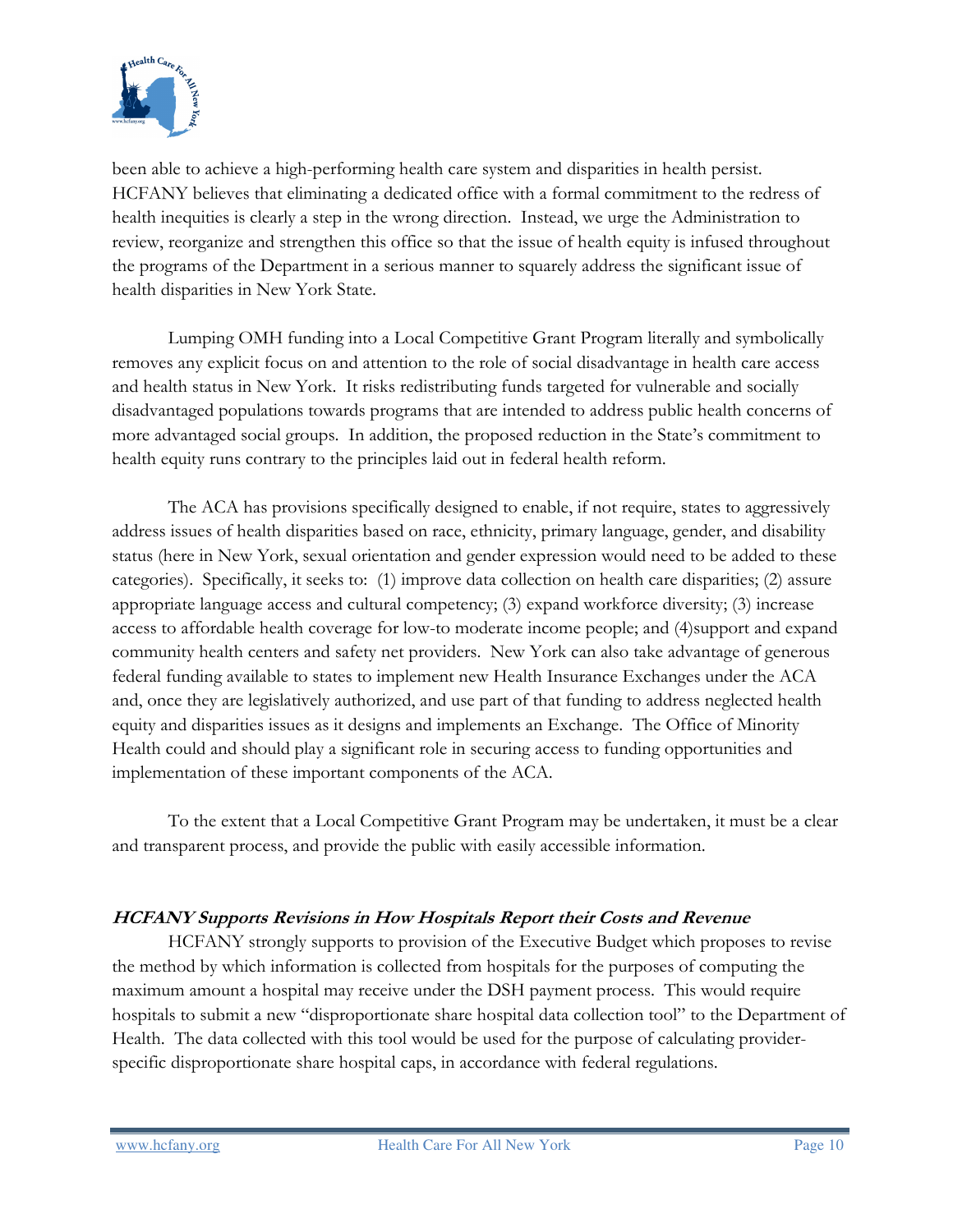

 Federal regulations require that DSH payments be based on Medicaid and uninsured losses, defined as costs incurred in providing care to Medicaid patients and the uninsured, less payments received for those patients. New York's current DSH methodology is remarkably opaque, unaccountable, and fails to give incentive to hospitals who serve uninsured patients. By adopting use of this new reporting methodology, New York will be better positioned to minimize our risk of losing federal DSH funds due to new requirements set forth in the ACA. Further, this proposal will bring greater transparency and accountability to how these funds are allocated and spent.

# HCFANY Supports a Dry Appropriation for the Community Health Advocates Program (CHA)

 HCFANY supports continued funding for the CHA program through the \$5 million dry appropriation in the Governor's proposed budget as it would allow the State to direct federal funding allocated under the Affordable Care Act to this vital program as soon as it becomes available.

CHA currently operates through a network of 25 community-based organizations (CBOs) around the state to provide assistance to New Yorkers who need to find, enroll into, or troubleshoot aspects of their insurance coverage. Through these CBOs, CHA is able to reach vulnerable and traditionally underserved communities, such as immigrants groups, people with disabilities, homeless people, low-income or low-literacy populations, and the formerly incarcerated. With the capacity to communicate in 15 different languages and locations within diverse communities, CHA is able to provide culturally competent and linguistically appropriate services for consumers in a timely manner. Individuals who seek consumer assistance can also be served through a live-answer central hotline and electronic intake system. Quality assurance is maintained by a regular audit of a centralized database. Consumers are also provided assistance with: navigating enrollment in public and commercial insurance; accessing charity care and local community health centers; accessing new rights under the ACA, including the Bridge Plan and dependent coverage for adult children up to the age of 26, and so forth; and when necessary, filing complaints and appeals when faced with a denial of medical care, negotiating a bill, or other coverage disputes.

This dry appropriation comes at no cost to the State and will ensure that New Yorkers are able to access care and coverage as our state transitions to the full implementation of federal health reform.

### HCFANY Opposes Cuts to the Elderly Pharmaceutical Insurance Coverage (EPIC) Program

The current EPIC program wraps around Medicare Part D coverage and is critical to ensuring that seniors do not leave the pharmacy without their prescriptions. The Executive Budget proposes to limit EPIC coverage for drugs only to individuals who hit the Medicare Part D coverage